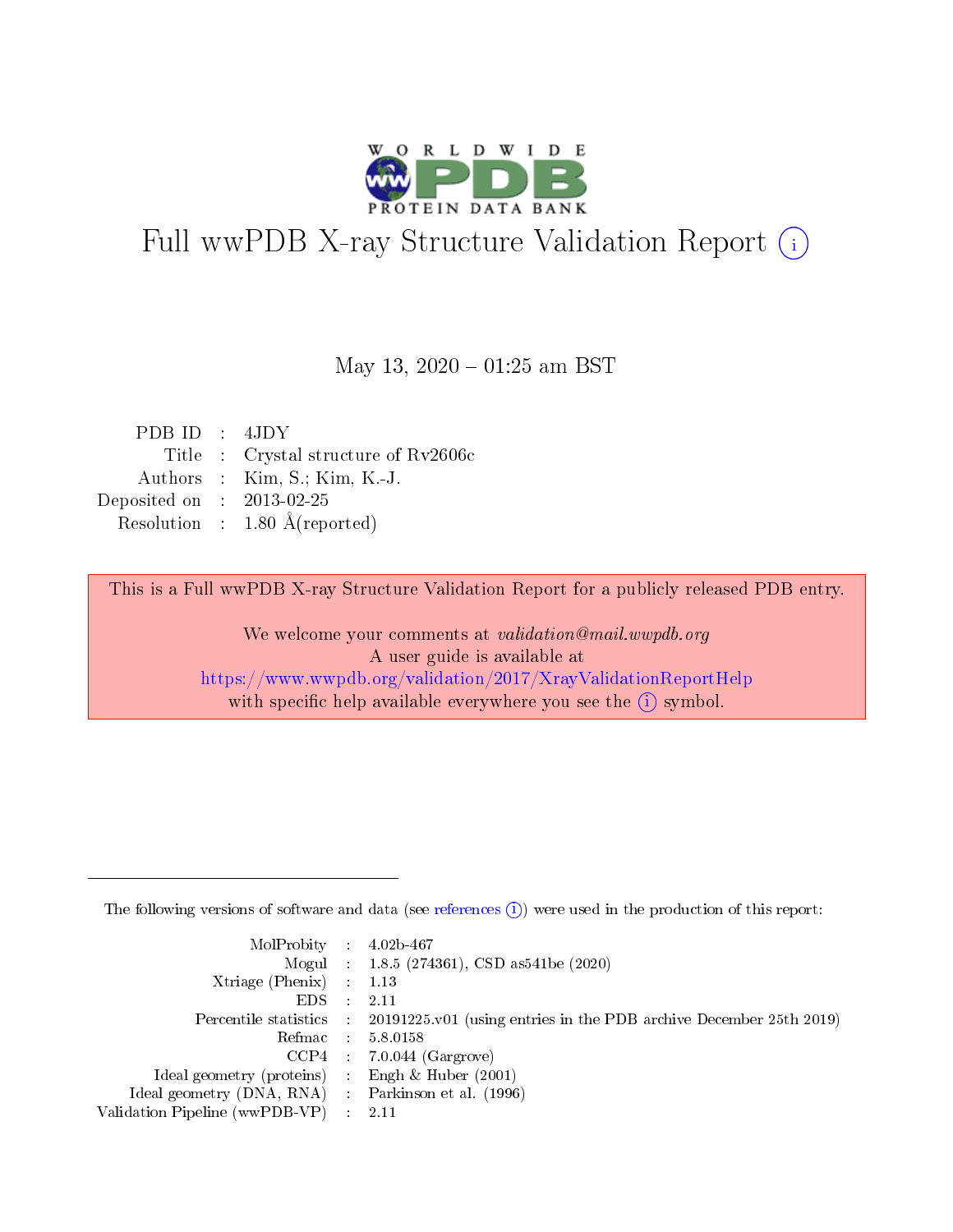# 1 [O](https://www.wwpdb.org/validation/2017/XrayValidationReportHelp#overall_quality)verall quality at a glance  $(i)$

The following experimental techniques were used to determine the structure: X-RAY DIFFRACTION

The reported resolution of this entry is 1.80 Å.

Percentile scores (ranging between 0-100) for global validation metrics of the entry are shown in the following graphic. The table shows the number of entries on which the scores are based.



| Metric                | Whole archive<br>$(\#\text{Entries})$ | Similar resolution<br>(#Entries, resolution range( $\AA$ )) |  |  |
|-----------------------|---------------------------------------|-------------------------------------------------------------|--|--|
| $R_{free}$            | 130704                                | $5950(1.80-1.80)$                                           |  |  |
| Clashscore            | 141614                                | 6793 $(1.80-1.80)$                                          |  |  |
| Ramachandran outliers | 138981                                | 6697 $(1.80-1.80)$                                          |  |  |
| Sidechain outliers    | 138945                                | 6696 (1.80-1.80)                                            |  |  |
| RSRZ outliers         | 127900                                | $5850(1.80-1.80)$                                           |  |  |

The table below summarises the geometric issues observed across the polymeric chains and their fit to the electron density. The red, orange, yellow and green segments on the lower bar indicate the fraction of residues that contain outliers for  $>=3, 2, 1$  and 0 types of geometric quality criteria respectively. A grey segment represents the fraction of residues that are not modelled. The numeric value for each fraction is indicated below the corresponding segment, with a dot representing fractions  $\epsilon=5\%$  The upper red bar (where present) indicates the fraction of residues that have poor fit to the electron density. The numeric value is given above the bar.

| Mol | $\vert$ Chain $\vert$ Length | Quality of chain |     |  |
|-----|------------------------------|------------------|-----|--|
|     | 264                          | 6%<br>90%        | 9%  |  |
|     | 264                          | 6%<br>84%        | 14% |  |
|     | 264                          | 5%<br>83%        | 14% |  |

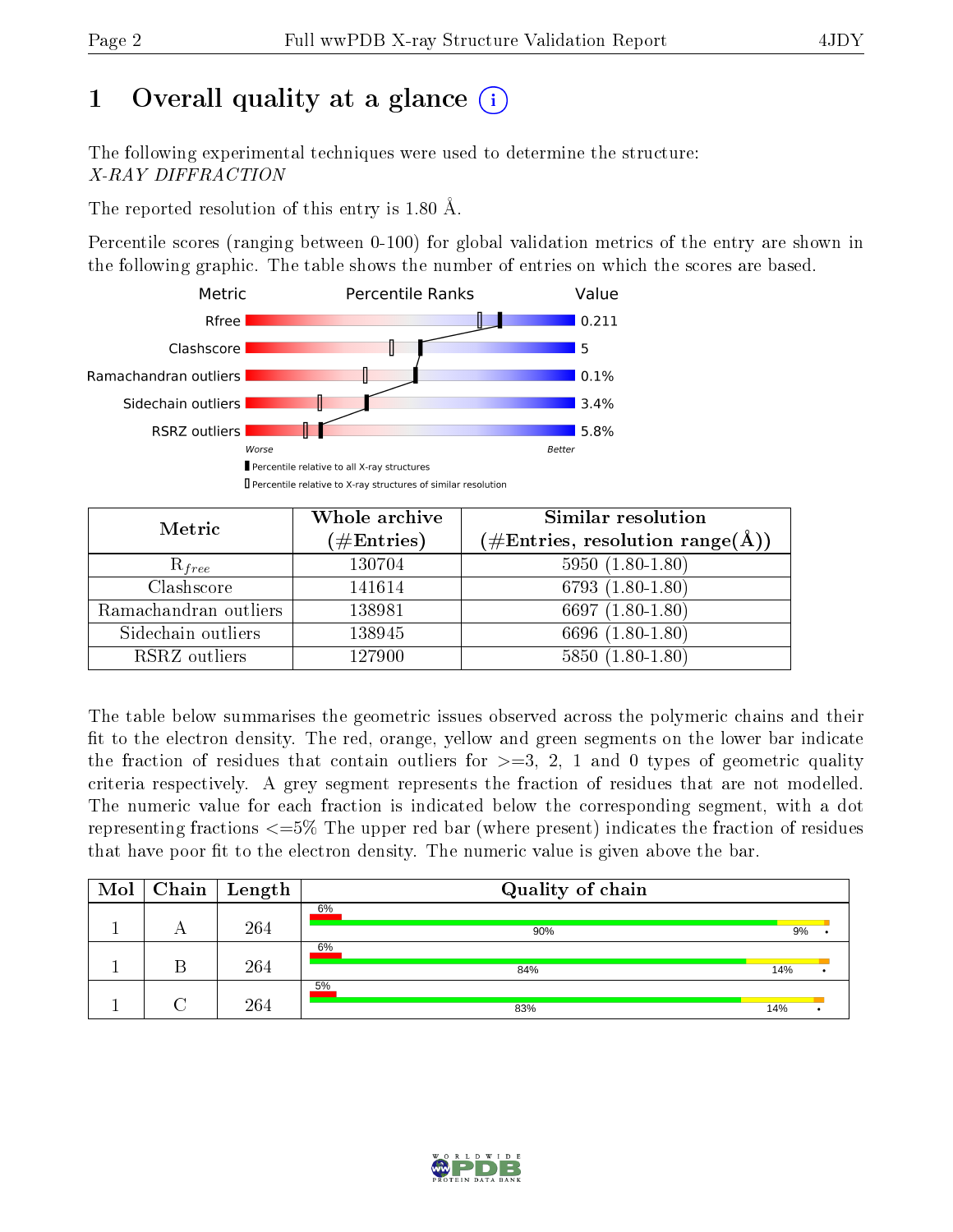# 2 Entry composition (i)

There are 3 unique types of molecules in this entry. The entry contains 6304 atoms, of which 0 are hydrogens and 0 are deuteriums.

In the tables below, the ZeroOcc column contains the number of atoms modelled with zero occupancy, the AltConf column contains the number of residues with at least one atom in alternate conformation and the Trace column contains the number of residues modelled with at most 2 atoms.

| Mol |     | Chain   Residues | Atoms |              |         |                                                      |             |  | $ZeroOcc \mid AltConf \mid Trace$ |  |
|-----|-----|------------------|-------|--------------|---------|------------------------------------------------------|-------------|--|-----------------------------------|--|
|     |     | 264              | Total | $\mathbf{C}$ | -N      | - 0                                                  | -S          |  |                                   |  |
|     |     |                  | 1947  | 1221         | 342 370 |                                                      | $\sqrt{14}$ |  |                                   |  |
|     |     | 264              | Total | $\mathbf{C}$ | -N-     | $\left( \begin{array}{c} 0 \\ 1 \end{array} \right)$ | -S          |  |                                   |  |
|     |     |                  | 1947  | 1221         | 342 370 |                                                      | -14         |  |                                   |  |
|     |     |                  | Total | $\mathbf C$  | -N      |                                                      | S           |  |                                   |  |
|     | 264 | 1947             | 1221  |              | 342 370 | -14                                                  |             |  |                                   |  |

Molecule 1 is a protein called Pyridoxal biosynthesis lyase PdxS.

• Molecule 2 is GLYCEROL (three-letter code: GOL) (formula:  $C_3H_8O_3$ ).



|   | $Mol$   Chain   Residues | Atoms                     | ZeroOcc   AltConf |
|---|--------------------------|---------------------------|-------------------|
| 2 |                          | Total C O<br>3 3<br>$6 -$ |                   |
|   |                          | Total C O<br>$3 \quad 3$  |                   |
|   |                          | Total C O                 |                   |

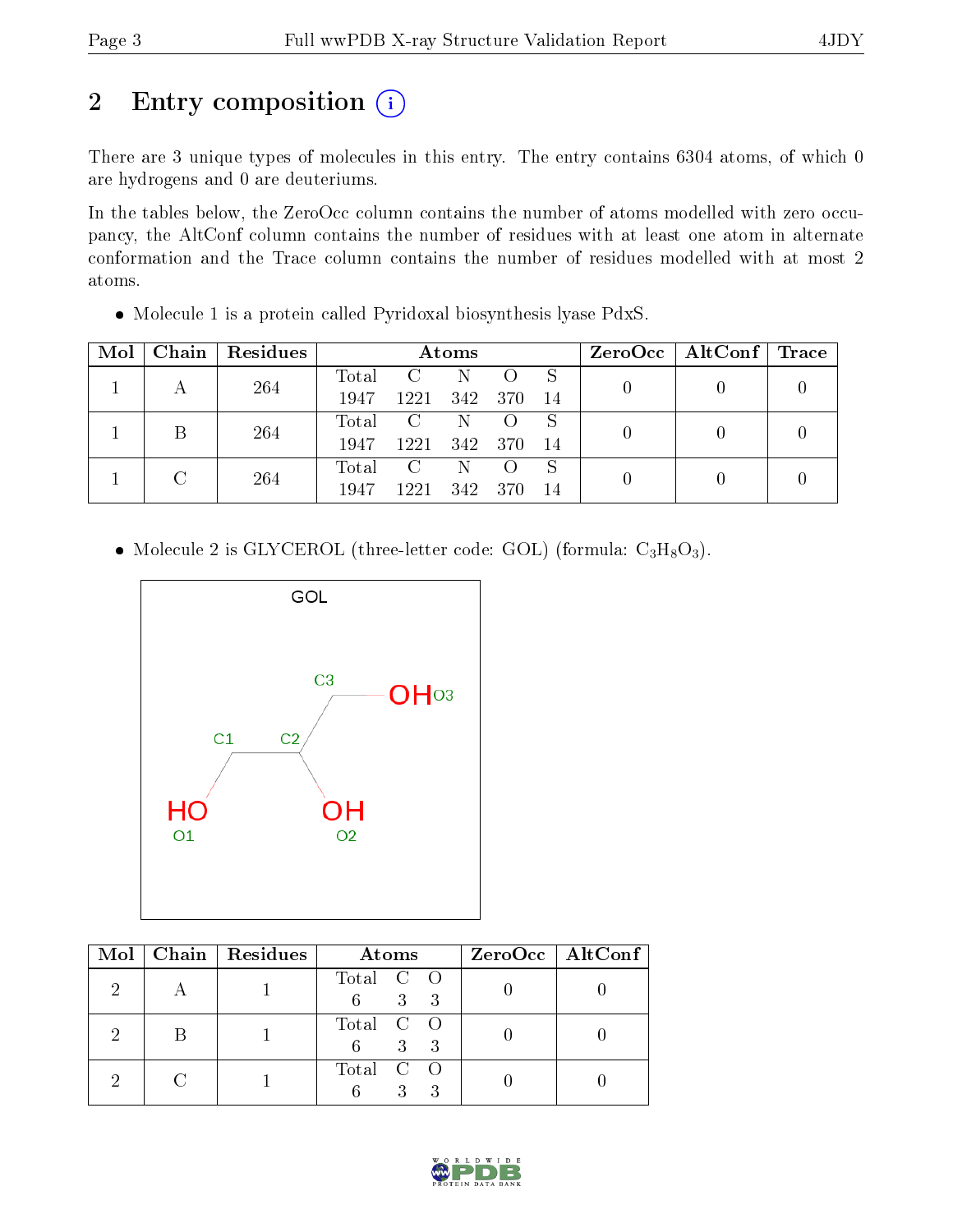$\bullet\,$  Molecule 3 is water.

| Mol |   | Chain   Residues | Atoms                                   | ZeroOcc   AltConf |
|-----|---|------------------|-----------------------------------------|-------------------|
| 3   | А | 138              | Total<br>138<br>138                     |                   |
| 3   | В | 153              | Total<br>$\left( \right)$<br>153<br>153 |                   |
| 3   | C | 154              | Total<br>$\left( \right)$<br>154<br>154 |                   |

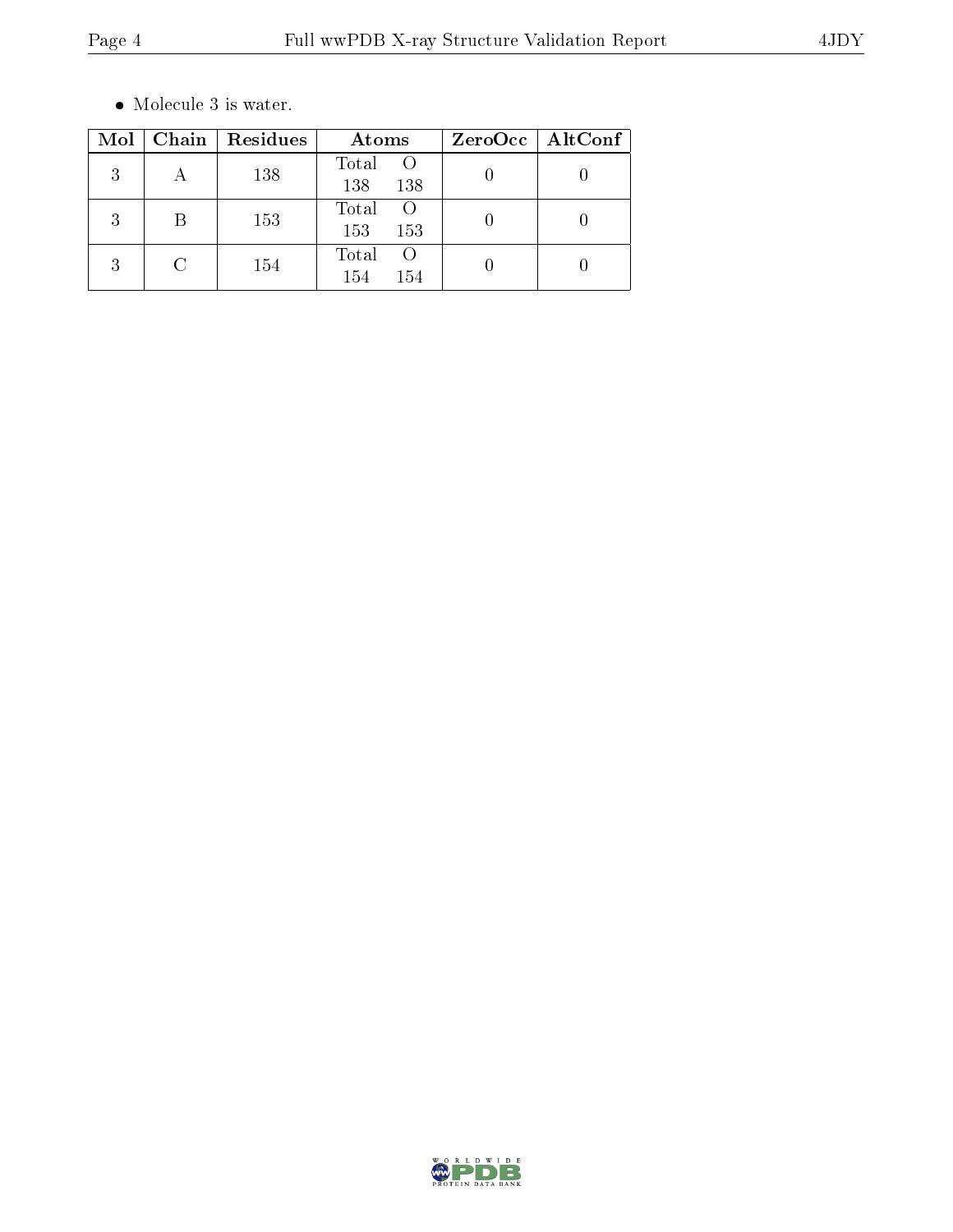# 3 Residue-property plots  $(i)$

These plots are drawn for all protein, RNA and DNA chains in the entry. The first graphic for a chain summarises the proportions of the various outlier classes displayed in the second graphic. The second graphic shows the sequence view annotated by issues in geometry and electron density. Residues are color-coded according to the number of geometric quality criteria for which they contain at least one outlier: green  $= 0$ , yellow  $= 1$ , orange  $= 2$  and red  $= 3$  or more. A red dot above a residue indicates a poor fit to the electron density (RSRZ  $> 2$ ). Stretches of 2 or more consecutive residues without any outlier are shown as a green connector. Residues present in the sample, but not in the model, are shown in grey.

• Molecule 1: Pyridoxal biosynthesis lyase PdxS



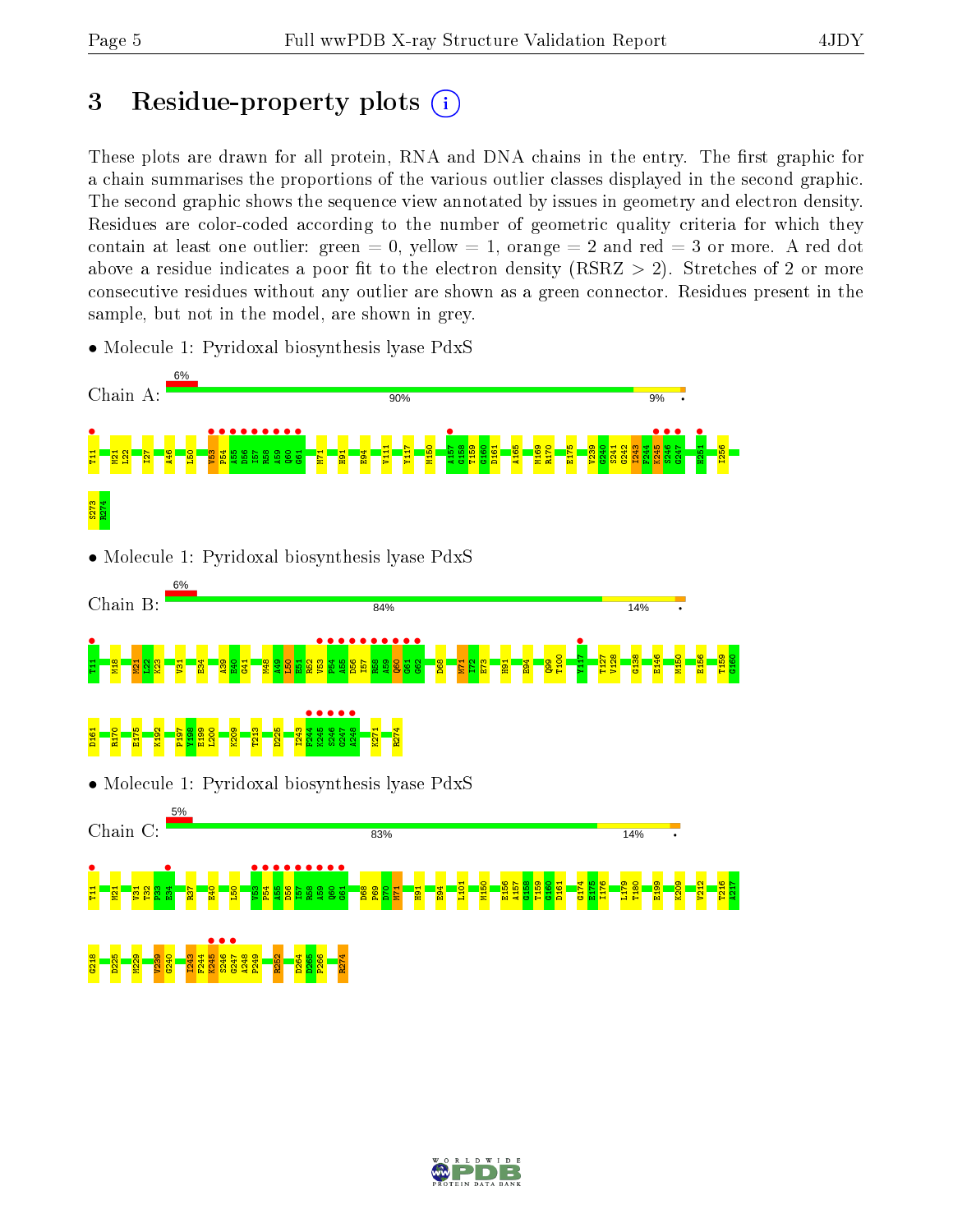# 4 Data and refinement statistics  $(i)$

| Property                                                         | Value                                             | Source     |
|------------------------------------------------------------------|---------------------------------------------------|------------|
| Space group                                                      | I 2 2 2                                           | Depositor  |
| Cell constants                                                   | 110.75Å 126.08Å<br>180.82Å                        |            |
| a, b, c, $\alpha$ , $\beta$ , $\gamma$                           | $90.00^{\circ}$<br>$90.00^\circ$<br>$90.00^\circ$ | Depositor  |
| Resolution $(A)$                                                 | 50.00<br>$-1.80$                                  | Depositor  |
|                                                                  | 41.60<br>$-1.80$                                  | <b>EDS</b> |
| $\%$ Data completeness                                           | $99.0(50.00-1.80)$                                | Depositor  |
| (in resolution range)                                            | 99.0 (41.60-1.80)                                 | <b>EDS</b> |
| $R_{merge}$                                                      | 0.07                                              | Depositor  |
| $\mathrm{R}_{sym}$                                               | (Not available)                                   | Depositor  |
| $\langle I/\sigma(I) \rangle^{-1}$                               | $2.26$ (at 1.81Å)                                 | Xtriage    |
| Refinement program                                               | <b>REFMAC</b>                                     | Depositor  |
|                                                                  | $0.183$ , $0.211$                                 | Depositor  |
| $R, R_{free}$                                                    | $0.184$ ,<br>0.211                                | DCC        |
| $R_{free}$ test set                                              | 5767 reflections $(5.00\%)$                       | wwPDB-VP   |
| Wilson B-factor $(A^2)$                                          | 19.5                                              | Xtriage    |
| Anisotropy                                                       | 0.267                                             | Xtriage    |
| Bulk solvent $k_{sol}(\text{e}/\text{A}^3), B_{sol}(\text{A}^2)$ | $0.38$ , 45.4                                     | <b>EDS</b> |
| L-test for $\mathrm{twinning}^2$                                 | $< L >$ = 0.49, $< L2$ = 0.32                     | Xtriage    |
| Estimated twinning fraction                                      | No twinning to report.                            | Xtriage    |
| $\overline{F_o}, \overline{F_c}$ correlation                     | 0.96                                              | <b>EDS</b> |
| Total number of atoms                                            | 6304                                              | wwPDB-VP   |
| Average B, all atoms $(A^2)$                                     | 23.0                                              | wwPDB-VP   |

Xtriage's analysis on translational NCS is as follows: The largest off-origin peak in the Patterson function is  $5.51\%$  of the height of the origin peak. No significant pseudotranslation is detected.

<sup>&</sup>lt;sup>2</sup>Theoretical values of  $\langle |L| \rangle$ ,  $\langle L^2 \rangle$  for acentric reflections are 0.5, 0.333 respectively for untwinned datasets, and 0.375, 0.2 for perfectly twinned datasets.



<span id="page-5-1"></span><span id="page-5-0"></span><sup>1</sup> Intensities estimated from amplitudes.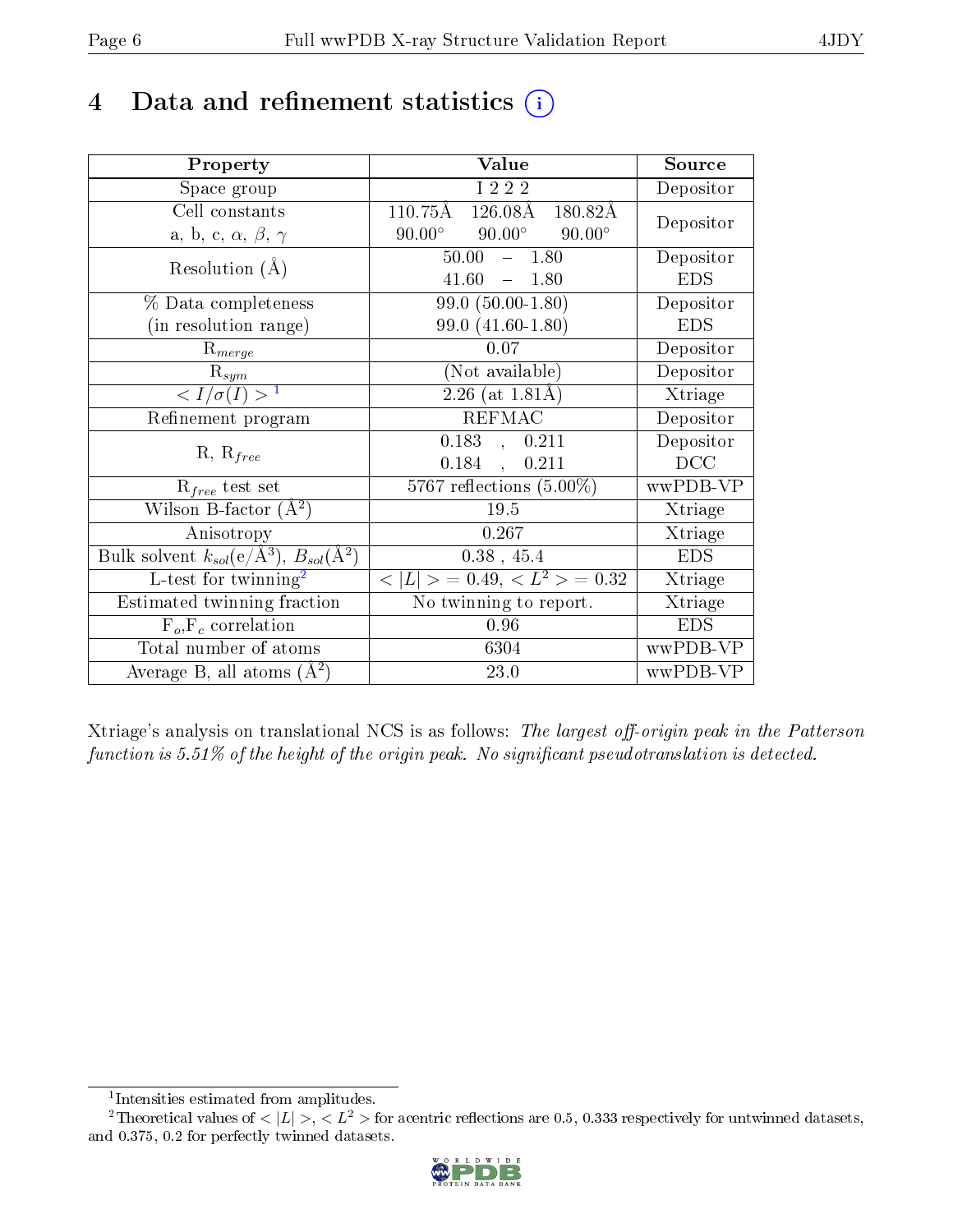# 5 Model quality  $(i)$

### 5.1 Standard geometry  $(i)$

Bond lengths and bond angles in the following residue types are not validated in this section: GOL

The Z score for a bond length (or angle) is the number of standard deviations the observed value is removed from the expected value. A bond length (or angle) with  $|Z| > 5$  is considered an outlier worth inspection. RMSZ is the root-mean-square of all Z scores of the bond lengths (or angles).

| Mol | Chain  |          | Bond lengths         | Bond angles |                            |  |
|-----|--------|----------|----------------------|-------------|----------------------------|--|
|     |        | RMSZ     | # $ Z >5$            | RMSZ        | # $ Z >5$                  |  |
|     |        | 1.36     | $3/1976$ $(0.2\%)$   | 1.06        | $\overline{1/2672}$ (0.0%) |  |
|     | В      | 1.44     | $7/1976(0.4\%)$      | 1.13        | $9/2672(0.3\%)$            |  |
|     | $\cap$ | 1.42     | $6/1976$ $(0.3\%)$   | 1.12        | $\sqrt{8/2672}$ (0.3%)     |  |
| All | АH     | $1.41\,$ | 16/5928<br>$(0.3\%)$ | 1 1 1       | 18/8016<br>$(0.2\%)$       |  |

| Mol          | Chain         | Res | <b>Type</b>          | $\rm{Atoms}$ | Z       | Observed $(A)$ | Ideal(A) |
|--------------|---------------|-----|----------------------|--------------|---------|----------------|----------|
| 1            | $\rm C$       | 199 | GLU                  | $CG$ - $CD$  | 5.79    | 1.60           | 1.51     |
| 1            | С             | 212 | VAL                  | $CB-CG2$     | 5.75    | 1.65           | 1.52     |
| $\mathbf{1}$ | B             | 41  | <b>GLY</b>           | $N$ -CA      | 5.70    | 1.54           | 1.46     |
| 1            | Β             | 271 | <b>LYS</b>           | $CD$ - $CE$  | 5.69    | 1.65           | 1.51     |
| 1            | А             | 175 | GLU                  | $CD-OE2$     | $-5.65$ | 1.19           | 1.25     |
| 1            | B             | 199 | $\operatorname{GLU}$ | $CG$ - $CD$  | 5.57    | 1.60           | 1.51     |
| 1            | Β             | 146 | GLU                  | CD-OE2       | 5.48    | 1.31           | 1.25     |
| $\mathbf 1$  | B             | 39  | ALA                  | $CA-CB$      | 5.42    | 1.63           | 1.52     |
| 1            | $\mathcal{C}$ | 174 | <b>GLY</b>           | $N$ -CA      | 5.36    | 1.54           | 1.46     |
| $\mathbf{1}$ | $\rm C$       | 199 | GLU                  | $CD-OE2$     | 5.31    | 1.31           | 1.25     |
| 1            | A             | 117 | <b>TYR</b>           | $CG$ - $CD1$ | 5.27    | 1.46           | 1.39     |
| 1            | $\rm C$       | 40  | GLU                  | $CD-OE2$     | $-5.26$ | 1.19           | 1.25     |
| 1            | B             | 138 | <b>GLY</b>           | $N$ -CA      | 5.06    | 1.53           | 1.46     |
| 1            | $\rm C$       | 218 | <b>GLY</b>           | $C-O$        | $-5.06$ | 1.15           | 1.23     |
| 1            | B             | 274 | $\rm{ARG}$           | $CZ-NH2$     | 5.04    | 1.39           | 1.33     |
| $\mathbf{1}$ | А             | 175 | GLU                  | $CG$ - $CD$  | 5.02    | 1.59           | 1.51     |

All (16) bond length outliers are listed below:

All (18) bond angle outliers are listed below:

| Mol | Chain | $\operatorname{Res}_{\perp}$ | Type       | Atoms                      |          | Observed( $^{\circ}$ )   Ideal( $^{\circ}$ ) |        |
|-----|-------|------------------------------|------------|----------------------------|----------|----------------------------------------------|--------|
|     |       | 150                          | MET        | $CG-SD-CE$                 | $-11.07$ | 82.49                                        | 100.20 |
|     |       | 170                          | $\rm{ARG}$ | $NE$ $CZ$ -NH <sub>2</sub> | $-7.17$  | 116.71                                       | 120.30 |

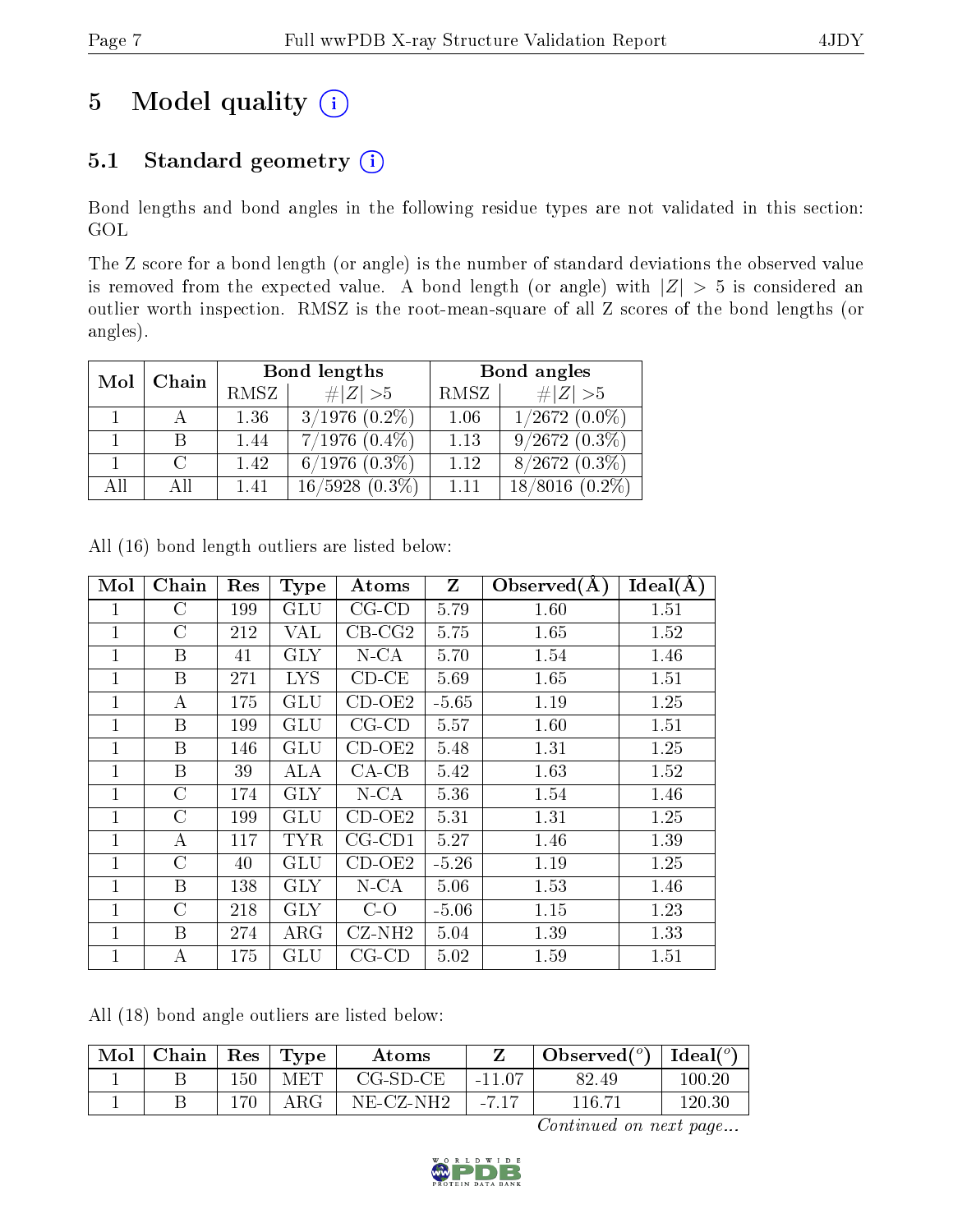| Mol          | Chain   | Res | Type       | Atoms        | Z       | Observed $(°)$ | Ideal $(^\circ)$ |
|--------------|---------|-----|------------|--------------|---------|----------------|------------------|
| 1            | С       | 37  | $\rm{ARG}$ | $NE-CZ-NH2$  | $-7.10$ | 116.75         | 120.30           |
| 1            | С       | 264 | <b>ASP</b> | $CB-CG-OD1$  | 6.94    | 124.54         | 118.30           |
| $\mathbf 1$  | С       | 68  | <b>ASP</b> | $CB-CG-OD2$  | $-6.20$ | 112.72         | 118.30           |
| 1            | Β       | 68  | ASP        | $CB-CG-OD2$  | $-5.79$ | 113.09         | 118.30           |
| $\mathbf{1}$ | C       | 71  | MET        | $CG-SD-CE$   | $-5.64$ | 91.17          | 100.20           |
| 1            | Β       | 274 | $\rm{ARG}$ | $NE-CL-NH1$  | $-5.63$ | 117.48         | 120.30           |
| $\mathbf{1}$ | Β       | 68  | <b>ASP</b> | $CB-CG-OD1$  | 5.59    | 123.33         | 118.30           |
| $\mathbf 1$  | B       | 48  | <b>MET</b> | $CG-SD-CE$   | 5.57    | 109.11         | 100.20           |
| 1            | $\rm C$ | 179 | LEU        | $CB-CG-CD1$  | $-5.50$ | 101.65         | 111.00           |
| $\mathbf{1}$ | B       | 18  | MET        | $CG-SD-CE$   | $-5.46$ | 91.46          | 100.20           |
| $\mathbf 1$  | C       | 239 | VAL        | $CG1-CB-CG2$ | $-5.41$ | 102.24         | 110.90           |
| $\mathbf{1}$ | С       | 150 | MET        | $CG-SD-CE$   | $-5.38$ | 91.58          | 100.20           |
| 1            | B       | 274 | $\rm{ARG}$ | $NE-CZ-NH2$  | 5.35    | 122.98         | 120.30           |
| 1            | B       | 71  | MET        | $CG-SD-CE$   | $-5.26$ | 91.78          | 100.20           |
| $\mathbf{1}$ | С       | 274 | $\rm{ARG}$ | $NE-CL-NH1$  | $-5.24$ | 117.68         | 120.30           |
| 1            | А       | 170 | $\rm{ARG}$ | $NE-CZ-NH1$  | 5.19    | 122.89         | 120.30           |

There are no chirality outliers.

There are no planarity outliers.

### 5.2 Too-close contacts  $(i)$

In the following table, the Non-H and H(model) columns list the number of non-hydrogen atoms and hydrogen atoms in the chain respectively. The H(added) column lists the number of hydrogen atoms added and optimized by MolProbity. The Clashes column lists the number of clashes within the asymmetric unit, whereas Symm-Clashes lists symmetry related clashes.

| Mol | Chain | Non-H | H (model) | H(added) | <b>Clashes</b> | <b>Symm-Clashes</b> |
|-----|-------|-------|-----------|----------|----------------|---------------------|
|     |       | 1947  |           | 1972     | 16             |                     |
|     | Β     | 1947  |           | 1972     | 28             |                     |
|     | C     | 1947  |           | 1972     | 24             |                     |
| 2   | А     | 6     |           |          |                |                     |
| 2   | В     | 6     |           | 8        |                |                     |
| 2   | C     |       |           | 8        |                |                     |
| 3   | А     | 138   |           |          |                |                     |
| 3   | Β     | 153   |           |          | 5              |                     |
| 3   | C     | 154   |           |          | 3              |                     |
| All | Аll   | 6304  |           | 5940     | 64             |                     |

The all-atom clashscore is defined as the number of clashes found per 1000 atoms (including hydrogen atoms). The all-atom clashscore for this structure is 5.

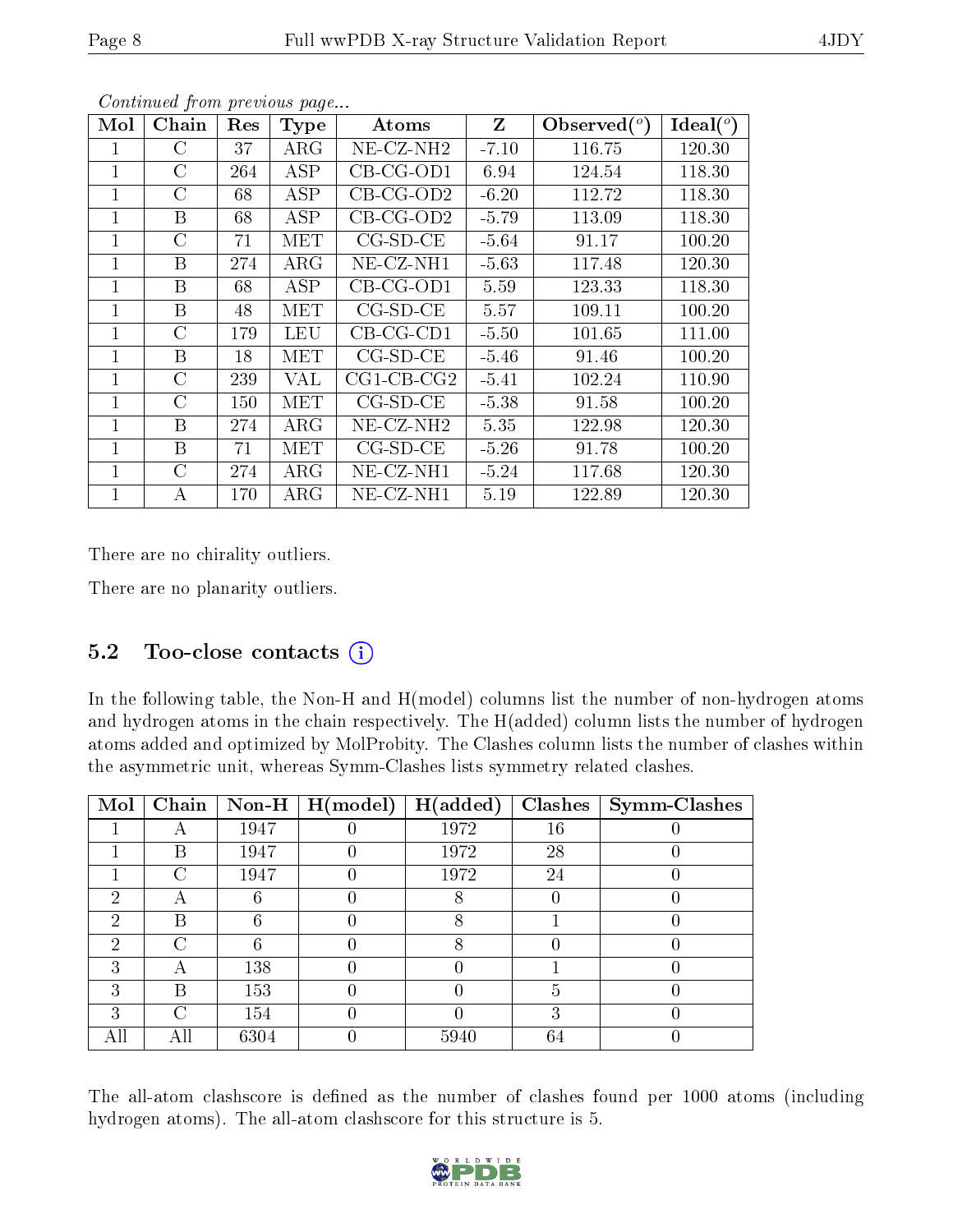|                             |                            | Interatomic    | Clash           |
|-----------------------------|----------------------------|----------------|-----------------|
| Atom-1                      | Atom-2                     | distance $(A)$ | overlap $(\AA)$ |
| 1:C:246:SER:HB3             | 1:C:252:ARG:HH11           | 1.18           | 1.02            |
| 1:B:159:THR:HG23            | 1:B:161:ASP:H              | $1.24\,$       | $1.01\,$        |
| 1: A:53: VAL:HGI1           | 1:A:241:SER:OG             | 1.66           | 0.96            |
| 1: A: 159: THR: HG23        | 1:A:161:ASP:H              | 1.31           | 0.95            |
| 1:C:159:THR:HG23            | 1:C:161:ASP:H              | 1.32           | 0.92            |
| 1:C:246:SER:HB3             | 1:C:252:ARG:NH1            | 1.93           | 0.84            |
| 1:C:246:SER:CB              | 1:C:252:ARG:HH11           | 1.96           | 0.78            |
| 1:B:99:GLN:HE22             | 1:B:127:THR:H              | 1.42           | 0.68            |
| 1:B:99:GLN:HE21             | 1:B:128:VAL:H              | 1.42           | 0.66            |
| 1: A:53: VAL:CG1            | 1: A:241: SER:OG           | 2.44           | 0.66            |
| 1: A:54: PRO:HD2            | 3:A:490:HOH:O              | 1.97           | 0.65            |
| 1:A:245:LYS:HG2             | 1:A:245:LYS:O              | 1.98           | 0.64            |
| 1:B:213:THR:HG23            | 3:B:452:HOH:O              | 1.97           | 0.62            |
| 1:C:157:ALA:HB2             | $3:C:542:HO\overline{H:O}$ | 2.01           | 0.61            |
| 1:C:91:HIS:CD2              | 1:C:94:GLU:H               | 2.21           | 0.59            |
| 1: B:91: HIS: CD2           | 1: B:94: GLU: H            | 2.21           | 0.58            |
| 1:B:52:ARG:NH2              | 1:B:60:GLN:HG2             | 2.19           | 0.58            |
| 1: A:242: GLY:HA2           | 1: A:245:LYS:HE2           | 1.84           | 0.57            |
| 1:C:247:GLY:O               | 1:C:249:PRO:HD3            | 2.06           | 0.56            |
| 1: A:91: HIS: CD2           | 1: A:94: GLU: H            | 2.23           | 0.56            |
| 1: B: 156: GLU: O           | 1: B: 159: THR: HG22       | 2.07           | 0.55            |
| 1: B: 53: VAL: O            | 1:B:57:ILE:HG13            | 2.07           | 0.53            |
| 1:B:73:GLU:CD               | 1:C:274:ARG:HH11           | 2.13           | 0.52            |
| 1:B:175:GLU:HG3             | 3: B:540: HOH:O            | 2.09           | 0.52            |
| 1:B:100:THR:HG21            | 1:C:266:PRO:HB2            | 1.91           | 0.52            |
| 1: B: 197: PRO:HG2          | 1:B:200:LEU:HD12           | 1.92           | 0.51            |
| 1:C:209:LYS:HE2             | 3:C:527:HOH:O              | 2.10           | 0.51            |
| 1:B:73:GLU:OE2              | 1:C:274:ARG:NH1            | 2.44           | 0.50            |
| 1:C:176:ILE:O               | 1:C:180:THR:HG23           | 2.10           | 0.50            |
| 1:C:243:ILE:HG22            | 1:C:244:PHE:CD2            | 2.47           | 0.49            |
| 1:C:91:HIS:HD2              | 1:C:94:GLU:H               | 1.58           | 0.48            |
| 1:C:245:LYS:O               | 1:C:245:LYS:HD3            | 2.13           | 0.48            |
| 1:B:23:LYS:HE2              | 1:B:213:THR:HG22           | 1.94           | 0.48            |
| 1:B:31:VAL:HG12             | 1:B:50:LEU:HD13            | 1.94           | 0.48            |
| 1:B:91:HIS:HD2              | 1: B:94: GLU: H            | 1.61           | 0.48            |
| 1:A:27:ILE:HG12             | 1:A:46:ALA:HB3             | 1.96           | 0.48            |
| 1:B:99:GLN:NE2              | 1:B:127:THR:H              | 2.12           | 0.48            |
| $1:\overline{A:91:HIS:HE1}$ | 1:B:225:ASP:OD1            | 1.97           | 0.47            |
| 1:B:21:MET:CE               | 3:B:474:HOH:O              | 2.64           | 0.46            |
| 1:C:69:PRO:HB3              | 1:C:101:LEU:HD11           | 1.96           | 0.46            |

All (64) close contacts within the same asymmetric unit are listed below, sorted by their clash magnitude.

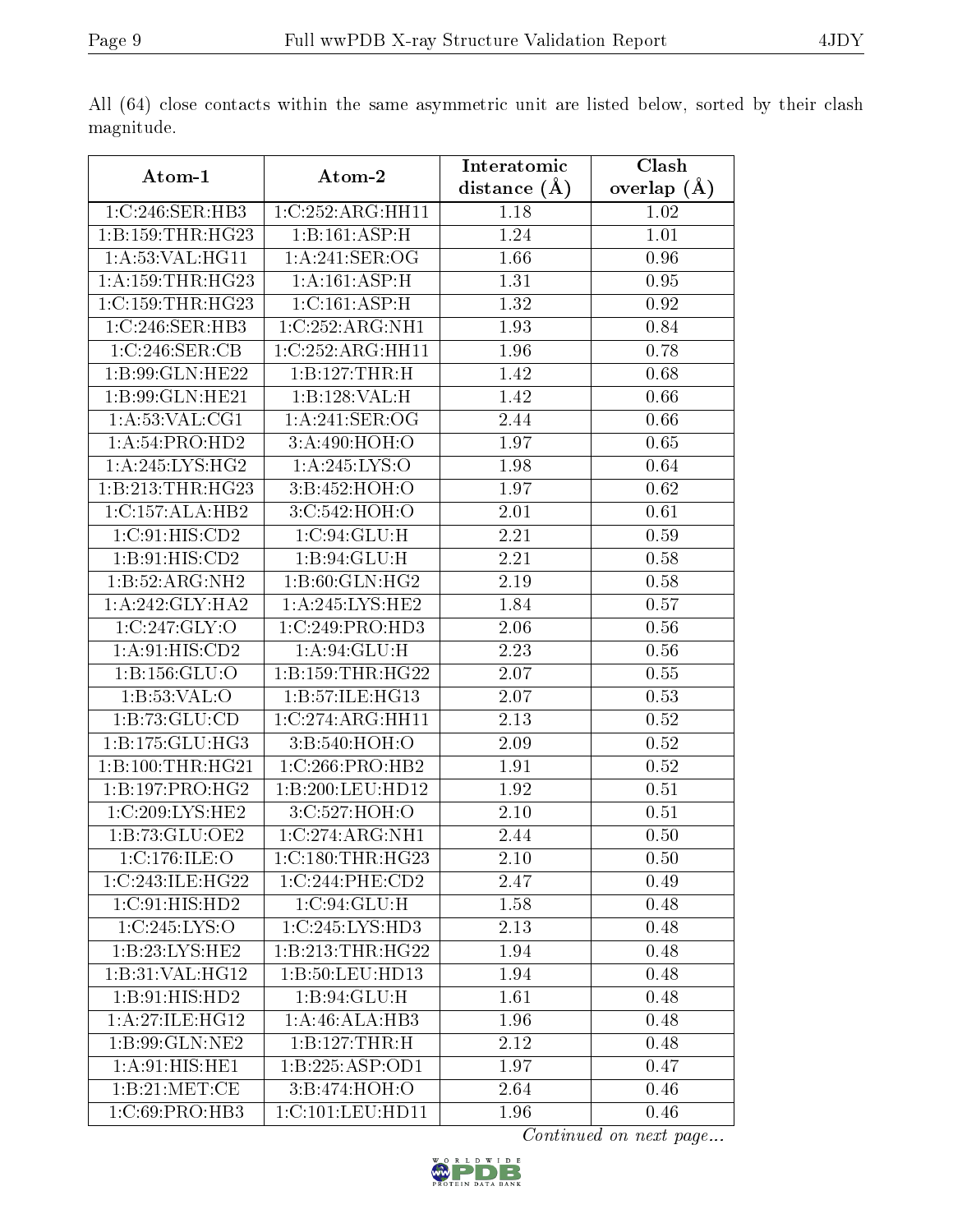|                                  | ັ                   | Interatomic       | Clash         |  |
|----------------------------------|---------------------|-------------------|---------------|--|
| Atom-1                           | Atom-2              | distance $(A)$    | overlap $(A)$ |  |
| 1:A:239:VAL:HG21                 | 1: A:256: ILE: HG21 | 1.98              | 0.46          |  |
| $1:B:192:LY\overline{S:HD3}$     | 3:B:543:HOH:O       | 2.16              | 0.46          |  |
| 1:C:31:VAL:HG23                  | 1:C:32:THR:HG23     | 1.98              | 0.46          |  |
| 1:A:54:PRO:HG3                   | 1:A:111:VAL:HG11    | 1.97              | 0.45          |  |
| 1:B:50:LEU:N                     | 1:B:50:LEU:HD12     | 2.31              | 0.45          |  |
| 1:B:23:LYS:CE                    | 1:B:213:THR:HG22    | 2.46              | 0.45          |  |
| 1:B:56:ASP:O                     | 1: B:60: GLN:HB3    | 2.17              | 0.45          |  |
| 1:B:91:HIS:HE1                   | 1:C:225:ASP:OD1     | 2.00              | 0.44          |  |
| $1:C:216$ : THR: HG21            | 1:C:229:MET:HG3     | 2.00              | 0.43          |  |
| 1:C:159:THR:HG23                 | 1:C:161:ASP:N       | 2.16              | 0.43          |  |
| 1:A:22:LEU:HD12                  | $1:$ A:150:MET:HE1  | 2.02              | 0.42          |  |
| 1:C:11:THR:HG23                  | 1: C: 11: THE: O    | 2.19              | 0.42          |  |
| 1:B:209:LYS:HB3                  | 1:B:209:LYS:HE3     | 1.44              | 0.41          |  |
| $1:C:54:P\overline{RO:HD2}$      | 3:C:537:HOH:O       | 2.19              | 0.41          |  |
| 1: C: 156: GLU: O                | 1:C:159:THR:HG22    | 2.19              | 0.41          |  |
| 1: A:243: ILE: HG21              | 1:A:243:ILE:HD13    | 1.85              | 0.41          |  |
| $1: A: 159: THR: \overline{CG2}$ | 1:A:161:ASP:H       | $2.16\,$          | 0.41          |  |
| 1:B:50:LEU:HD12                  | 1:B:50:LEU:H        | 1.86              | 0.41          |  |
| 1:B:99:GLN:HE22                  | 1:B:127:THR:N       | 2.13              | 0.41          |  |
| 1: A:150:MET:HE2                 | 1: A: 150: MET: HB2 | 1.83              | 0.41          |  |
| 1:B:243:ILE:HD13                 | 1:B:243:ILE:HG21    | 1.72              | 0.41          |  |
| 1:C:239:VAL:HG12                 | 1:C:240:GLY:N       | 2.35              | 0.41          |  |
| 2:B:301:GOL:H32                  | 3:B:478:HOH:O       | 2.21              | 0.40          |  |
| 1:A:165:ALA:O                    | 1: A:169:MET:HG2    | $\overline{2}.22$ | 0.40          |  |

There are no symmetry-related clashes.

### 5.3 Torsion angles (i)

#### 5.3.1 Protein backbone (i)

In the following table, the Percentiles column shows the percent Ramachandran outliers of the chain as a percentile score with respect to all X-ray entries followed by that with respect to entries of similar resolution.

The Analysed column shows the number of residues for which the backbone conformation was analysed, and the total number of residues.

| $\mid$ Mol $\mid$ Chain | Analysed                                |  | Favoured   Allowed   Outliers   Percentiles                |  |
|-------------------------|-----------------------------------------|--|------------------------------------------------------------|--|
|                         | $262/264$ (99\%)   258 (98\%)   4 (2\%) |  | $\begin{array}{ c c c c }\n\hline\n100 & 100\n\end{array}$ |  |

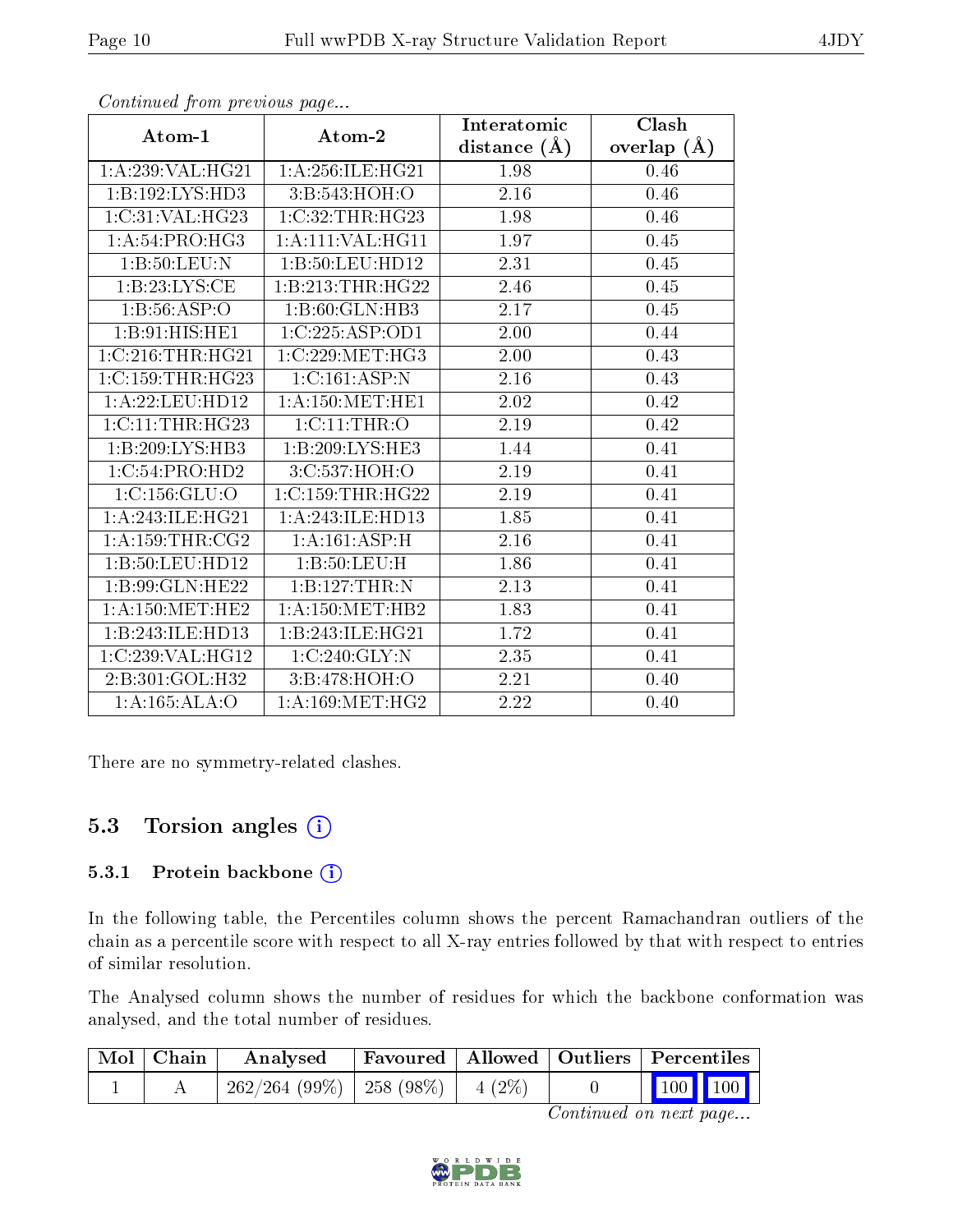|     | Controlled Hone Motor all page is |                               |                               |           |          |                                 |  |  |  |  |  |  |
|-----|-----------------------------------|-------------------------------|-------------------------------|-----------|----------|---------------------------------|--|--|--|--|--|--|
| Mol | Chain                             | Analysed                      | Favoured   Allowed   Outliers |           |          | Percentiles                     |  |  |  |  |  |  |
|     |                                   | $262/264$ (99\%)   257 (98\%) |                               | $5(2\%)$  |          | $\vert$ 100 $\vert$ 100 $\vert$ |  |  |  |  |  |  |
|     |                                   | $262/264$ (99\%)   258 (98\%) |                               | $3(1\%)$  | $1(0\%)$ | 21<br>$\sqrt{34}$               |  |  |  |  |  |  |
| All | All                               | $786/792(99\%)$   $773(98\%)$ |                               | $12(2\%)$ | $1(0\%)$ | 36<br>51                        |  |  |  |  |  |  |

All (1) Ramachandran outliers are listed below:

| Mol | Chain | Res | L'vpe |
|-----|-------|-----|-------|
|     |       |     |       |

#### 5.3.2 Protein sidechains (i)

In the following table, the Percentiles column shows the percent sidechain outliers of the chain as a percentile score with respect to all X-ray entries followed by that with respect to entries of similar resolution.

The Analysed column shows the number of residues for which the sidechain conformation was analysed, and the total number of residues.

| Mol | Chain         | Analysed         | Rotameric<br>Outliers |           | Percentiles |                 |  |
|-----|---------------|------------------|-----------------------|-----------|-------------|-----------------|--|
|     | А             | $197/197(100\%)$ | 189 (96%)             | $8(4\%)$  | 30          | 16 <sup>°</sup> |  |
|     | B             | $197/197(100\%)$ | 192 (98%)             | $5(2\%)$  | 47          | 34              |  |
|     | $\mathcal{C}$ | $197/197(100\%)$ | 190 (96%)             | 7(4%)     | 35          | 20              |  |
| All | All           | $591/591(100\%)$ | 571 (97%)             | $20(3\%)$ | 37          | 22              |  |

All (20) residues with a non-rotameric sidechain are listed below:

| Mol          | Chain          | Res    | $_{\rm Type}$ |
|--------------|----------------|--------|---------------|
| 1            | А              | 11     | THR           |
| $\mathbf{1}$ | A              | 21     | MET           |
| 1            | А              | 50     | LEU           |
| 1            | А              | 53     | VAL           |
| $\mathbf{1}$ | А              | 71     | MET           |
| 1            | А              | 243    | ILE           |
| 1            | $\overline{A}$ | 245    | <b>LYS</b>    |
| 1            | $\overline{A}$ | 273    | SER           |
| 1            | B              | 21     | MET           |
| 1            | B              | 34     | GLU           |
| 1            | R              | 50     | LEU           |
| 1            | R              | $60\,$ | <b>GLN</b>    |
|              |                | 71     | MET           |

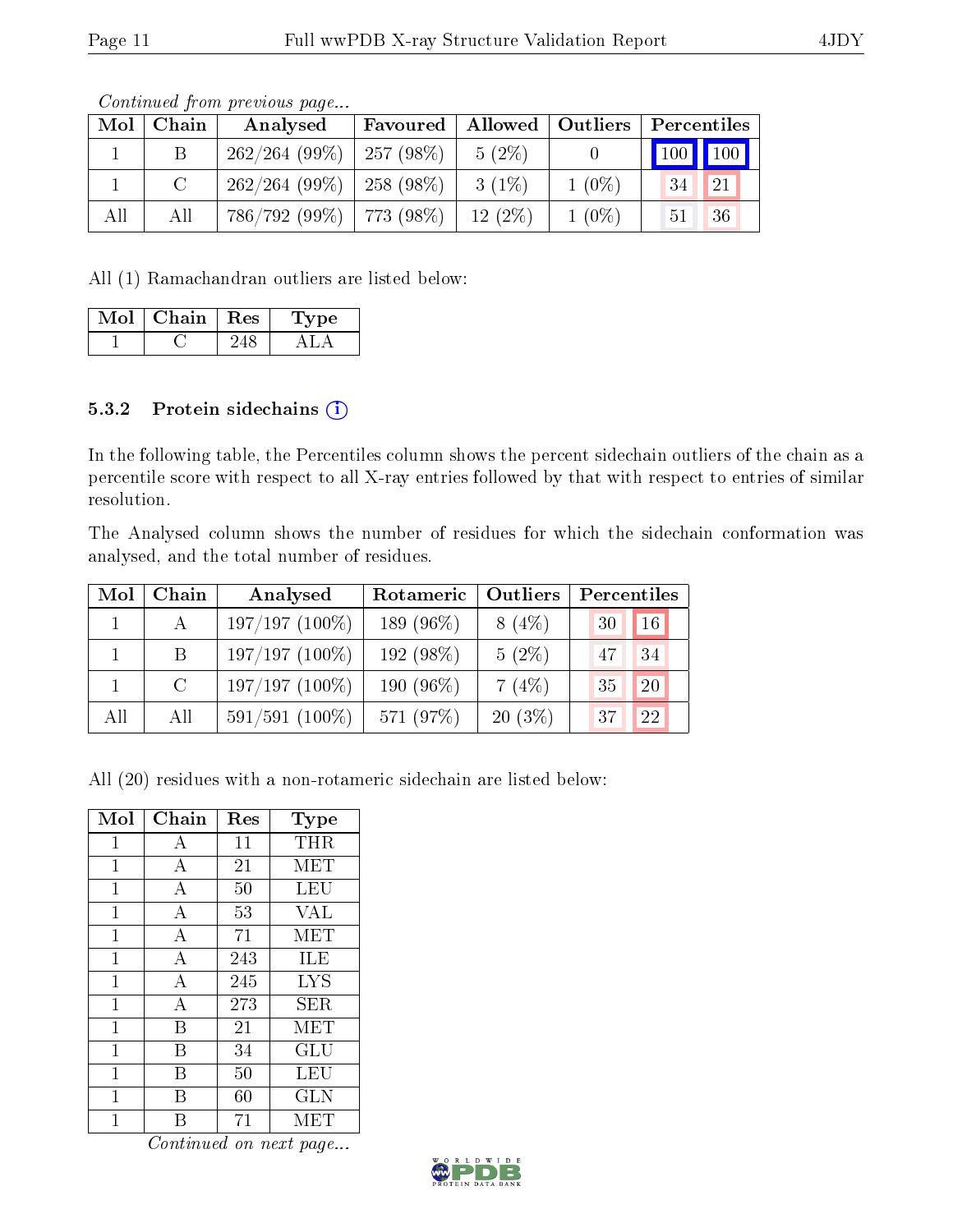Continued from previous page...

| Mol | Chain | Res | <b>Type</b> |
|-----|-------|-----|-------------|
|     | €     | 21  | MET         |
|     | C     | 50  | <b>LEU</b>  |
|     | C     | 56  | <b>ASP</b>  |
|     | С     | 71  | MET         |
|     | C     | 243 | ILE         |
|     | C     | 245 | <b>LYS</b>  |
|     | ŋ     | 252 | ${\rm ARG}$ |

Some sidechains can be flipped to improve hydrogen bonding and reduce clashes. All (4) such sidechains are listed below:

| Mol | Chain | Res | <b>Type</b> |
|-----|-------|-----|-------------|
|     |       | 91  | <b>HIS</b>  |
|     |       | 91  | HIS         |
|     |       | 99  | GLN         |
|     |       |     | HIS         |

#### $5.3.3$  RNA  $(i)$

There are no RNA molecules in this entry.

#### 5.4 Non-standard residues in protein, DNA, RNA chains (i)

There are no non-standard protein/DNA/RNA residues in this entry.

#### 5.5 Carbohydrates (i)

There are no carbohydrates in this entry.

#### 5.6 Ligand geometry  $(i)$

3 ligands are modelled in this entry.

In the following table, the Counts columns list the number of bonds (or angles) for which Mogul statistics could be retrieved, the number of bonds (or angles) that are observed in the model and the number of bonds (or angles) that are dened in the Chemical Component Dictionary. The Link column lists molecule types, if any, to which the group is linked. The Z score for a bond length (or angle) is the number of standard deviations the observed value is removed from the expected value. A bond length (or angle) with  $|Z| > 2$  is considered an outlier worth inspection. RMSZ is the root-mean-square of all Z scores of the bond lengths (or angles).

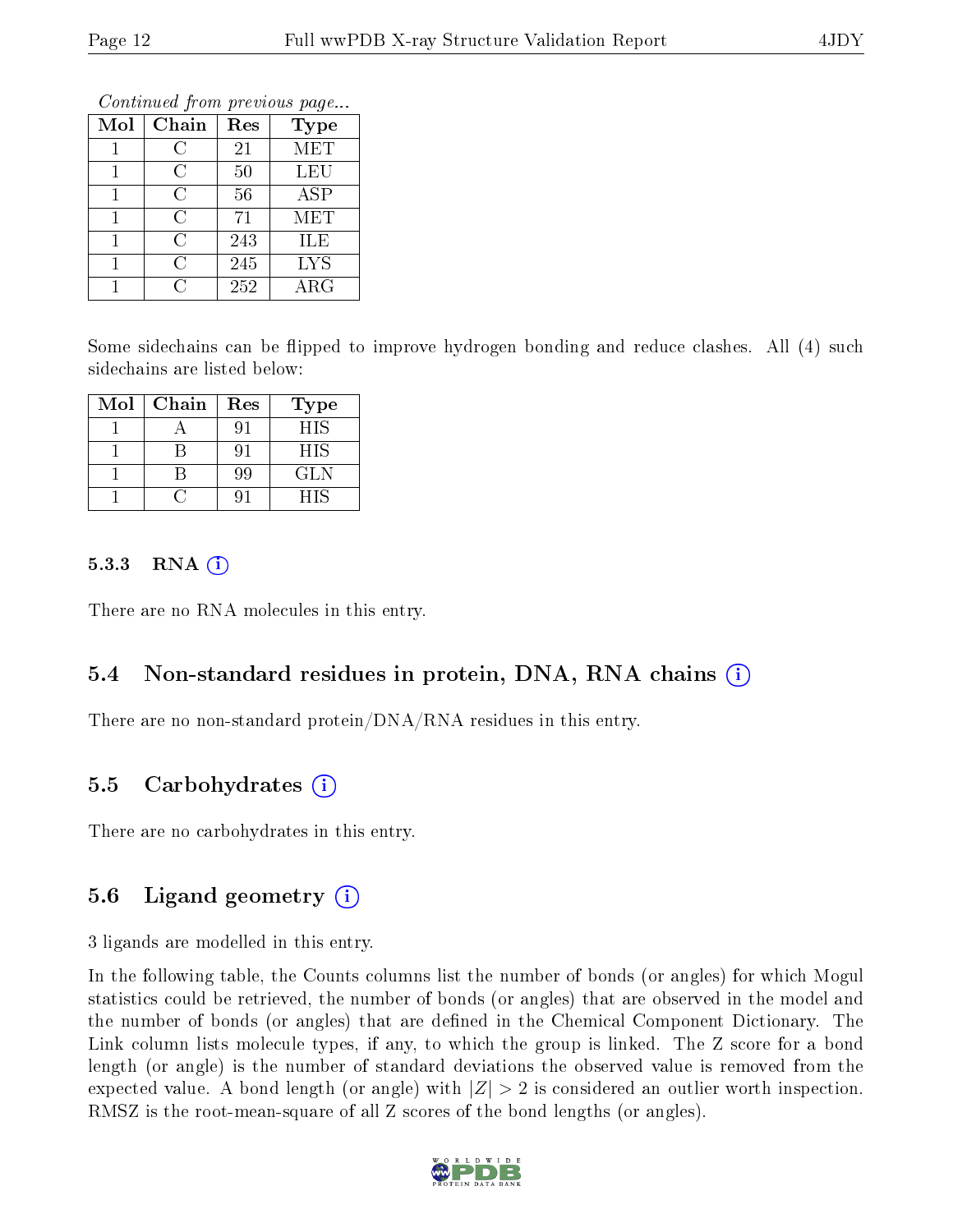| Mol<br>Type |     |  |     | Chain                    | $\vert$ Res | Link        | Bond lengths |       |      | Bond angles |  |  |
|-------------|-----|--|-----|--------------------------|-------------|-------------|--------------|-------|------|-------------|--|--|
|             |     |  |     | Counts                   | <b>RMSZ</b> | # $ Z  > 2$ | Counts       | RMSZ  | # Z  |             |  |  |
|             | GOL |  | 301 | $\blacksquare$           | 5.5.5       | 0.24        |              | 5.5.5 | 0.44 |             |  |  |
| ച           | GOL |  | 301 | $\overline{\phantom{a}}$ | 5,5,5       | 0.15        |              | 5,5,5 | 0.51 |             |  |  |
| ച           | GOL |  | 301 | $\overline{\phantom{a}}$ | 5.5.5       | 0.27        |              | 0.5.5 | 19   |             |  |  |

In the following table, the Chirals column lists the number of chiral outliers, the number of chiral centers analysed, the number of these observed in the model and the number defined in the Chemical Component Dictionary. Similar counts are reported in the Torsion and Rings columns. '-' means no outliers of that kind were identified.

|     |     |  | Mol   Type   Chain   Res   Link   Chirals   Torsions   Rings |  |
|-----|-----|--|--------------------------------------------------------------|--|
| GOL | 301 |  | 2/4/4/4                                                      |  |
| GOL | 301 |  | 1/4/4/4                                                      |  |
| GOL | 301 |  | 4/4/4/4                                                      |  |

There are no bond length outliers.

There are no bond angle outliers.

There are no chirality outliers.

All (7) torsion outliers are listed below:

| Mol | Chain | Res | Type       | Atoms                                                          |
|-----|-------|-----|------------|----------------------------------------------------------------|
| 2   |       | 301 | GOL        | O1-C1-C2-C3                                                    |
| 2   | C     | 301 | GOL        | $O1-C1-C2-C3$                                                  |
| 2   | R     | 301 | GOL        | $C1-C2-C3-O3$                                                  |
| 2   | В     | 301 | GOL        | $01C1$ $02C2$                                                  |
| 2   | R     | 301 | GOL        | O <sub>2</sub> -C <sub>2</sub> -C <sub>3</sub> -O <sub>3</sub> |
| 2   | C     | 301 | GOL        | $\overline{O1-C1}$ -C <sub>2</sub> -O <sub>2</sub>             |
| 2   | А     | 301 | <b>GOL</b> | O <sub>2</sub> -C <sub>2</sub> -C <sub>3</sub> -O <sub>3</sub> |

There are no ring outliers.

1 monomer is involved in 1 short contact:

|  |              | Mol   Chain   Res   Type   Clashes   Symm-Clashes |
|--|--------------|---------------------------------------------------|
|  | $+301 + GOL$ |                                                   |

### 5.7 [O](https://www.wwpdb.org/validation/2017/XrayValidationReportHelp#nonstandard_residues_and_ligands)ther polymers  $(i)$

There are no such residues in this entry.

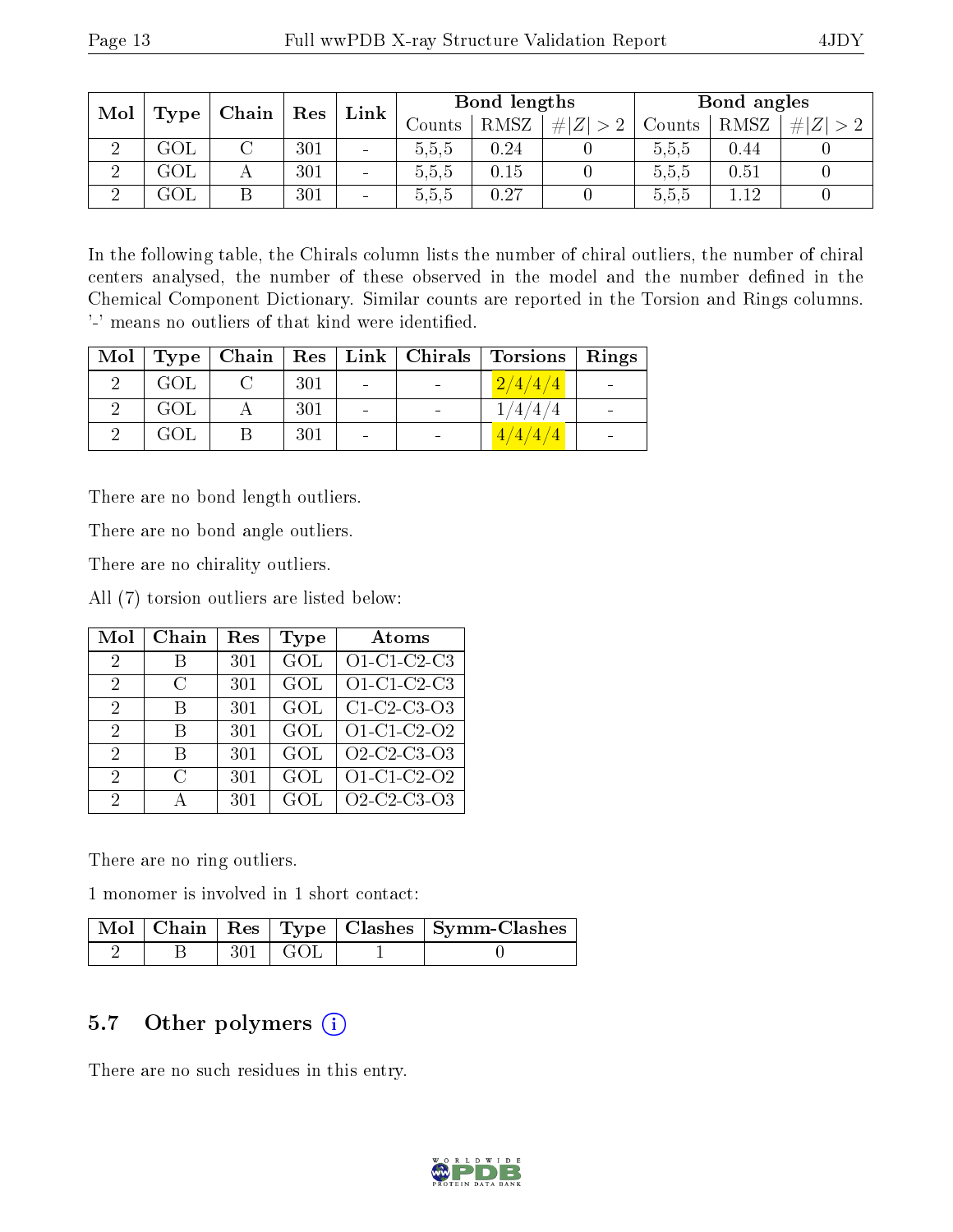## 5.8 Polymer linkage issues (i)

There are no chain breaks in this entry.

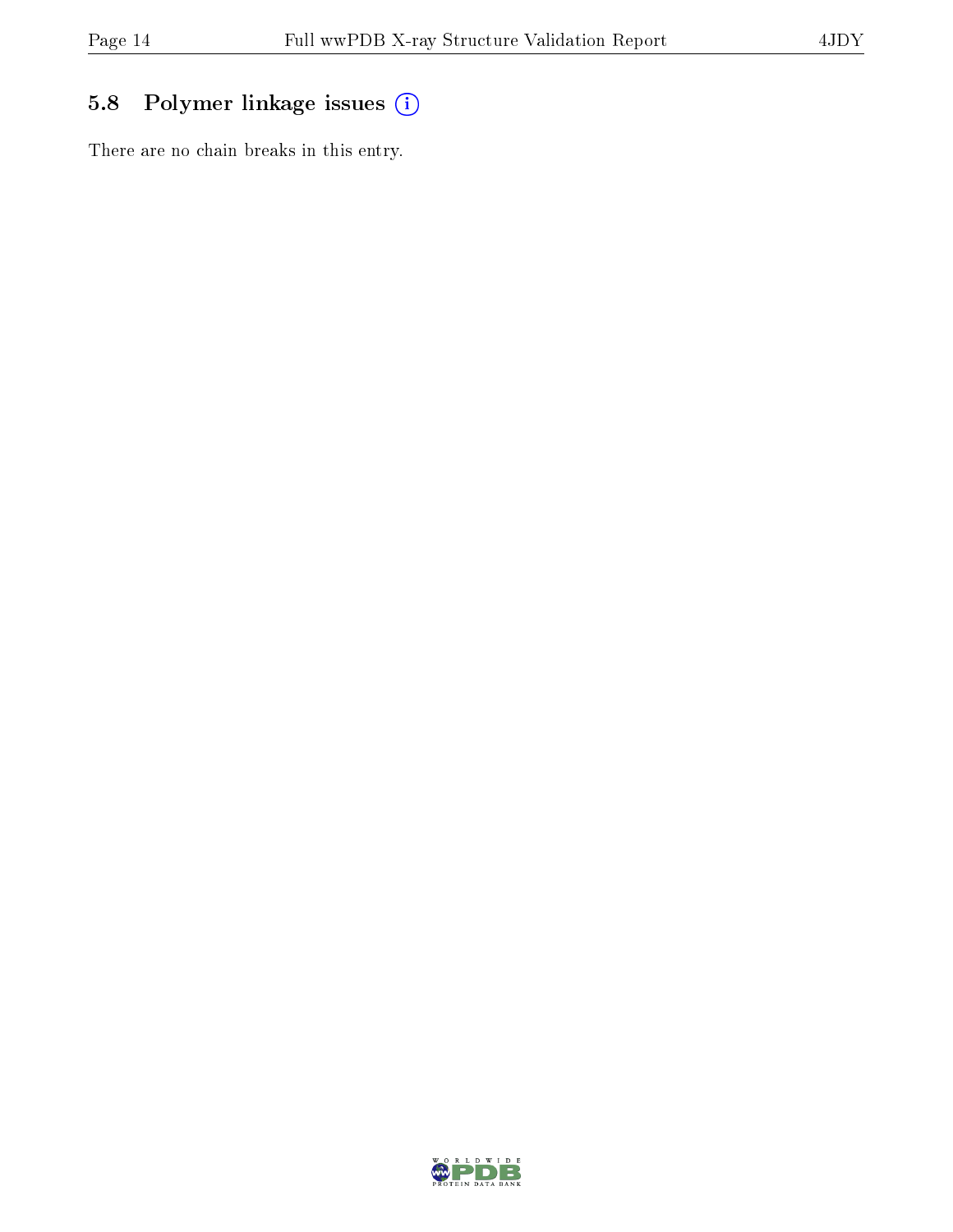# 6 Fit of model and data  $(i)$

### 6.1 Protein, DNA and RNA chains  $(i)$

In the following table, the column labelled  $#RSRZ> 2'$  contains the number (and percentage) of RSRZ outliers, followed by percent RSRZ outliers for the chain as percentile scores relative to all X-ray entries and entries of similar resolution. The OWAB column contains the minimum, median,  $95<sup>th</sup>$  percentile and maximum values of the occupancy-weighted average B-factor per residue. The column labelled ' $Q< 0.9$ ' lists the number of (and percentage) of residues with an average occupancy less than 0.9.

| Mol | Chain         | Analysed          | ${ <\hspace{-1.5pt}{\mathrm{RSRZ}} \hspace{-1.5pt}>}$ | $\rm \#RSRZ{>}2$ |  | $OWAB(A^2)$ | $\rm Q\textcolor{black}{<}0.9$ |  |
|-----|---------------|-------------------|-------------------------------------------------------|------------------|--|-------------|--------------------------------|--|
|     |               | $264/264$ (100%)  | $-0.15$                                               | $15(5\%)$ 23     |  | 19          | 12, 21, 50, 75                 |  |
|     | B             | $264/264$ (100\%) | $-0.15$                                               | $17(6\%)$ 19     |  | 15          | 10, 18, 51, 70                 |  |
|     | $\mathcal{C}$ | $264/264$ (100\%) | $-0.16$                                               | $14(5\%)$ 26     |  | 21          | 11, 18, 49, 77                 |  |
| All | All           | 792/792 (100%)    | $-0.15$                                               | 46 $(5\%)$ 23    |  | 18          | 10, 19, 53, 77                 |  |

All (46) RSRZ outliers are listed below:

| Mol            | Chain                   | Res             | Type                    | RSRZ             |
|----------------|-------------------------|-----------------|-------------------------|------------------|
| $\mathbf{1}$   | Β                       | 59              | <b>ALA</b>              | 10.3             |
| $\overline{1}$ | $\overline{\rm C}$      | 59              | <b>ALA</b>              | 9.5              |
| $\overline{1}$ | $\overline{\rm A}$      | 59              | $\overline{\rm ALA}$    | 7.9              |
| $\overline{1}$ | $\overline{A}$          | $\overline{61}$ | $\overline{\text{GLY}}$ | $\overline{7.0}$ |
| $\mathbf{1}$   | $\overline{\text{C}}$   | $55\,$          | $\overline{\rm ALA}$    | 6.9              |
| $\overline{1}$ | $\overline{\rm C}$      | 58              | $\overline{\rm ARG}$    | 5.7              |
| $\overline{1}$ | $\overline{\mathbf{B}}$ | 248             | ALA                     | 5.4              |
| $\overline{1}$ | $\overline{\mathrm{B}}$ | $\overline{11}$ | THR                     | $\overline{5.1}$ |
| $\overline{1}$ | $\overline{A}$          | 58              | $\overline{\text{ARG}}$ | $\overline{5.1}$ |
| $\overline{1}$ | $\overline{\rm C}$      | 54              | <b>PRO</b>              | $5.0\,$          |
| $\overline{1}$ | $\overline{A}$          | $\overline{55}$ | $\overline{\rm ALA}$    | 4.9              |
| $\overline{1}$ | $\overline{\rm A}$      | 11              | <b>THR</b>              | 4.8              |
| $\mathbf{1}$   | $\overline{\text{C}}$   | 56              | $\overline{\text{ASP}}$ | $\overline{4.8}$ |
| $\overline{1}$ | $\overline{\mathrm{B}}$ | 61              | <b>GLY</b>              | $4.\overline{7}$ |
| $\overline{1}$ | $\overline{\mathrm{B}}$ | 55              | $\overline{\text{ALA}}$ | 4.7              |
| $\overline{1}$ | $\overline{\rm C}$      | $\overline{11}$ | <b>THR</b>              | $\overline{4.7}$ |
| $\overline{1}$ | $\overline{\mathrm{B}}$ | 58              | $\rm{ARG}$              | 4.6              |
| $\overline{1}$ | $\overline{\rm C}$      | 245             | $\overline{\text{LYS}}$ | $\overline{4.5}$ |
| $\overline{1}$ | $\overline{\rm A}$      | 53              | <b>VAL</b>              | $\overline{4.5}$ |
| $\overline{1}$ | $\overline{\rm C}$      | 61              | <b>GLY</b>              | $4.\overline{5}$ |
| $\overline{1}$ | $\overline{\rm C}$      | 60              | GLN                     | 4.4              |
| $\mathbf{1}$   | $\overline{\rm A}$      | $54\,$          | PRO                     | 4.4              |
| $\mathbf{1}$   | $\overline{\rm A}$      | 245             | <b>LYS</b>              | $4.\overline{2}$ |

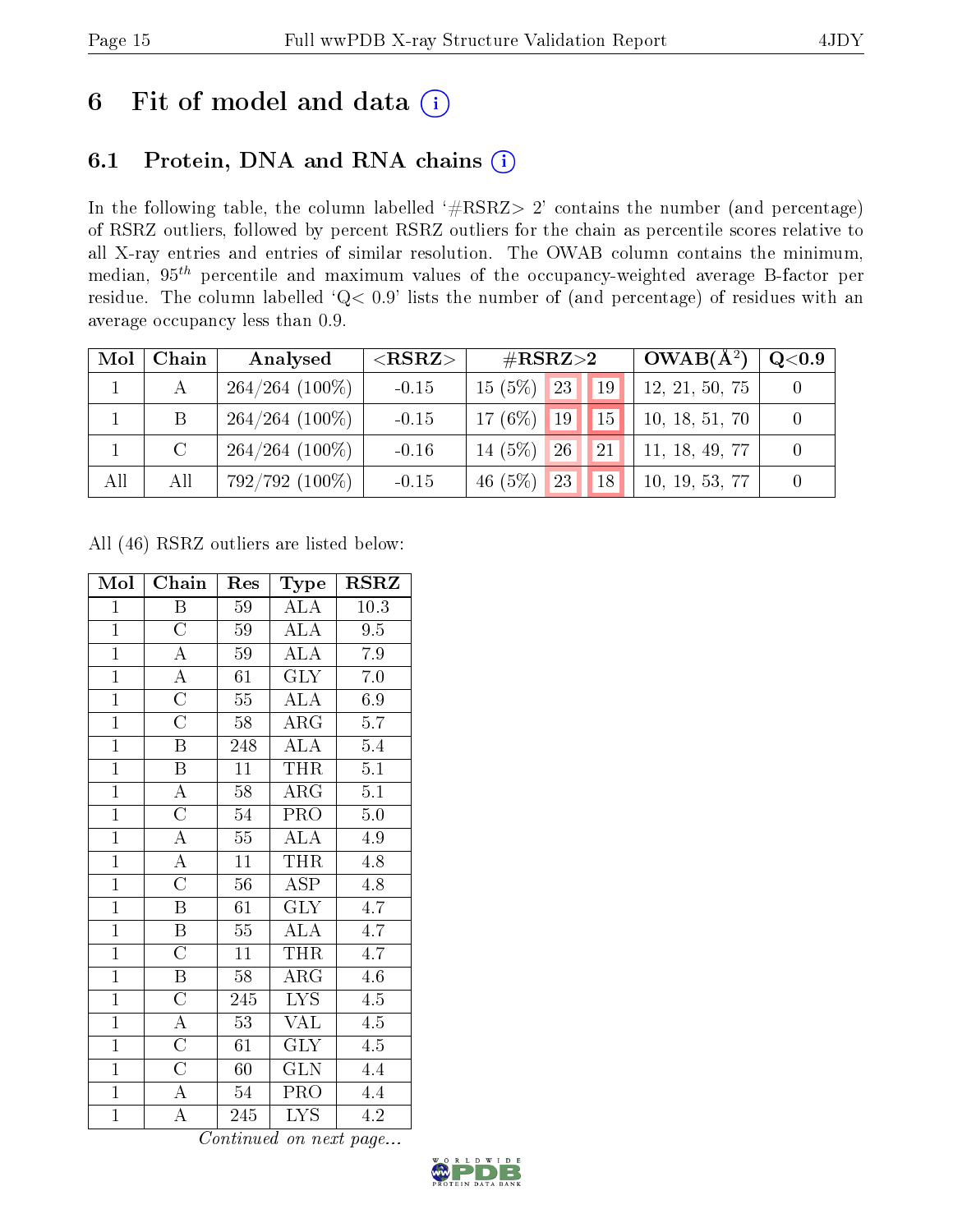|--|

| $\overline{\text{Mol}}$ | Chain                   | Res             | ້<br>Type               | <b>RSRZ</b>      |
|-------------------------|-------------------------|-----------------|-------------------------|------------------|
| $\mathbf{1}$            | B                       | 245             | LYS.                    | $4.2\,$          |
| $\overline{1}$          | $\overline{\rm C}$      | 246             | SER                     | $3.9\,$          |
| $\overline{1}$          | $\boldsymbol{B}$        | 60              | <b>GLN</b>              | $3.8\,$          |
| $\overline{1}$          | $\overline{\rm A}$      | 246             | SER                     | 3.7              |
| $\overline{1}$          | B                       | 247             | <b>GLY</b>              | $3.7\,$          |
| $\mathbf{1}$            | B                       | 246             | SER                     | $3.5\,$          |
| $\mathbf{1}$            | $\boldsymbol{A}$        | 60              | <b>GLN</b>              | 3.4              |
| $\mathbf{1}$            | B                       | 117             | <b>TYR</b>              | $3.2\,$          |
| $\overline{1}$          | $\overline{\rm C}$      | 247             | <b>GLY</b>              | $\overline{3.1}$ |
| $\overline{1}$          | $\overline{\mathrm{B}}$ | $\overline{62}$ | $\overline{\text{GLY}}$ | $\overline{3.1}$ |
| $\overline{1}$          | $\boldsymbol{B}$        | 53              | <b>VAL</b>              | 3.0              |
| $\overline{1}$          | $\overline{\mathrm{B}}$ | 54              | PRO                     | $3.0\,$          |
| $\overline{1}$          | $\overline{\rm A}$      | 56              | ASP                     | $3.0\,$          |
| $\overline{1}$          | $\overline{\rm C}$      | 57              | <b>ILE</b>              | 2.9              |
| $\overline{1}$          | $\overline{\rm A}$      | 247             | <b>GLY</b>              | 2.4              |
| $\mathbf{1}$            | $\, {\bf B}$            | $57\,$          | ILE                     | $2.4\,$          |
| $\overline{1}$          | B                       | 56              | ASP                     | 2.3              |
| $\mathbf{1}$            | $\mathcal C$            | 53              | <b>VAL</b>              | $2.3\,$          |
| $\mathbf{1}$            | $\overline{\rm C}$      | 34              | <b>GLU</b>              | 2.3              |
| $\overline{1}$          | $\overline{\mathrm{B}}$ | 244             | PHE                     | 2.2              |
| $\overline{1}$          | A                       | 157             | <b>ALA</b>              | 2.2              |
| $\overline{1}$          | A                       | 57              | <b>ILE</b>              | $2.2\,$          |
| $\mathbf{1}$            | A                       | 251             | <b>HIS</b>              | 2.0              |

### 6.2 Non-standard residues in protein, DNA, RNA chains (i)

There are no non-standard protein/DNA/RNA residues in this entry.

#### 6.3 Carbohydrates  $(i)$

There are no carbohydrates in this entry.

### 6.4 Ligands  $(i)$

In the following table, the Atoms column lists the number of modelled atoms in the group and the number defined in the chemical component dictionary. The B-factors column lists the minimum, median,  $95<sup>th</sup>$  percentile and maximum values of B factors of atoms in the group. The column labelled 'Q< 0.9' lists the number of atoms with occupancy less than 0.9.